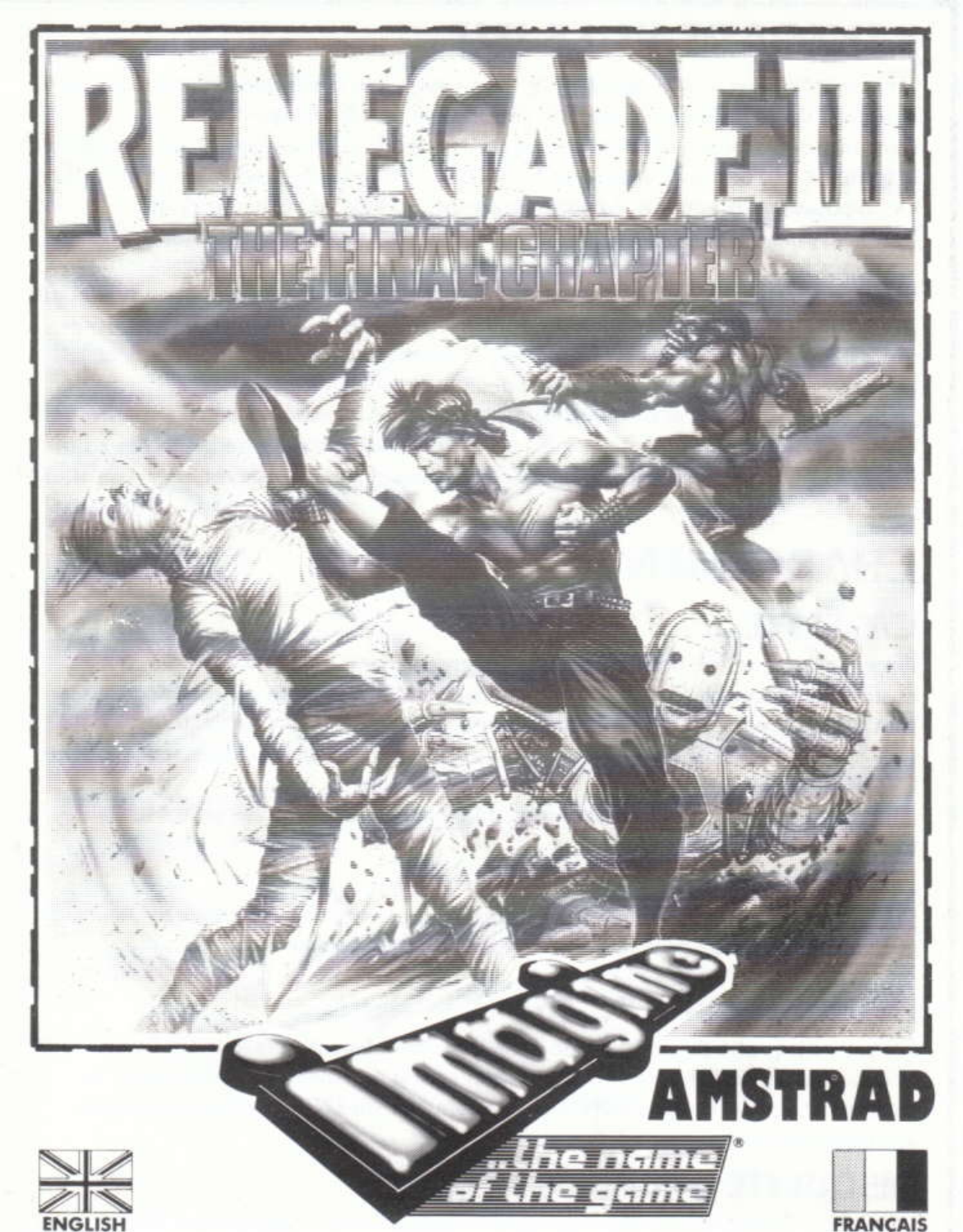## **RENEGADE III - THE FINAL CHAPTER**

Once again take on the exciting role of "Renegade", the martial arts hero with street cred and rescue your girlfriend being held captive by forces from the future.

In a final attempt to thwart you, the captors take their hostage back in time to the era of Pre-historic man and the land of dinosaurs. Now advance through the ages ... Ancient Egypt with the living dead, medieval knights and dragons all conspire to impede your progress.

To journey through these time zones is a hazardous mission and involves battling with the inhabitants of each era who display their particular weaponry to advantage - but beware ... tarry too long and you'll be trapped in history forever.

Renegade faces his toughest task ever battling with opponents he never knew existed and in places he could only read about ... or dream about - join him at your peril!

## **LOADING INSTRUCTIONS**

#### **CASSETTE**

Place the rewound cassette in the cassette deck, type RUN' and then press ENTER/RETURN key. Follow the instructions as they appear on the screen. If there is a disk drive attached then type TAPE then press ENTER/RETURN key. Then type RUN" and press ENTER/RETURN key.

(The symbol is obtained by holding shift and pressing the  $@$  key).

#### **NOTE**

This loads in a number of parts, when you have completed your level follow on screen instructions to load the next part.

#### **DISK - CPC 464**

Insert the program disk into the drive with the A side facing upwards. Type DISC and press ENTER/RETURN to make sure the machine can access the disk drive. Now type RUN' DISC and press ENTER/RETURN the game will now load automatically.

#### DISK - CPC 664 and 6128

Insert the program disk into the drive with the A side facing upwards. Type | DISC and press ENTER/RETURN to make sure the machine can access the disk drive. Now type RUN" DISC and press ENTER/RETURN the game will now load automatically.

## **CONTROLS**

| <b>KEYBOARD</b> |  |  | is redefinable |
|-----------------|--|--|----------------|
|-----------------|--|--|----------------|

| Start up keys - |           |
|-----------------|-----------|
| $_{\text{HP}}$  | $-0$      |
| <b>DOWN</b>     | $\equiv$  |
| <b>LEFT</b>     | $-$ 0     |
| <b>RIGHT</b>    | $-$ P     |
| <b>FIRE</b>     | $-$ SPACE |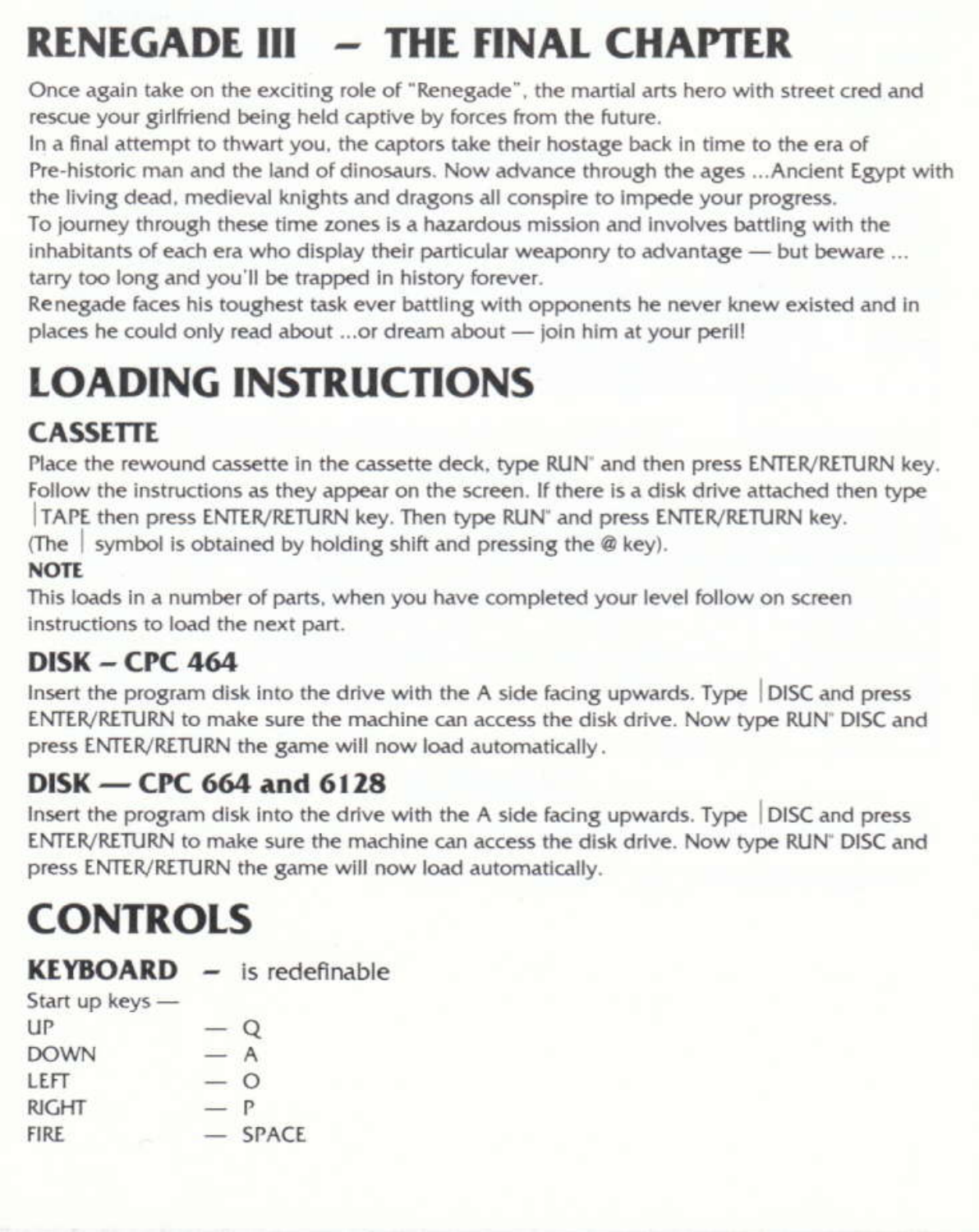

| <b>Energy</b> | Renegade's energy decreases when he is hit by an opponent. If energy |
|---------------|----------------------------------------------------------------------|
|               | reaches zero then Renegade will lose a life.                         |

#### Lives Number of lives left. When Renegade loses all his lives the game is over. Score Increased by bashing opponents, and completing levels.

#### **HINTS & TIPS**

- Watch out for attackers from above who will drop or throw objects in your direction.
- Learn the specific moves required to defeat the difficult enemies.
- ٠ Don't try to leap large gaps. Renegade has a limited ability to jump.

#### **RENEGADE III - THE FINAL CHAPTER**

It's program code, graphic representation and artwork are the copyright of Imagine Software and may not be reproduced, stored, hired or broadcast in any form whatsoever without the written permission of Imagine Software. All rights reserved worldwide.

THIS SOFTWARE PRODUCT HAS BEEN CAREFULLY DEVELOPED AND MANUFACTURED TO THE HIGHEST QUALITY STANDARDS. PLEASE READ CAREFULLY THE INSTRUCTIONS FOR LOADING. If for any reason you have difficulty in running the program and believe that the product is defective, please return it direct to: Mr Yates, Imagine Software, 6 Central Street, Manchester **M2 5NS** 

Our quality control department will test the product and supply an immediate replacement if we find a fault. If we cannot find a fault the product will be returned to you at no charge. Please note that this does not affect your statutory rights.

## **CREDITS**

Programmed by Andrew Deakin Graphics by Ivan Horn Music by Jonathan Dunn Produced by D C Ward ©1989 Imagine Software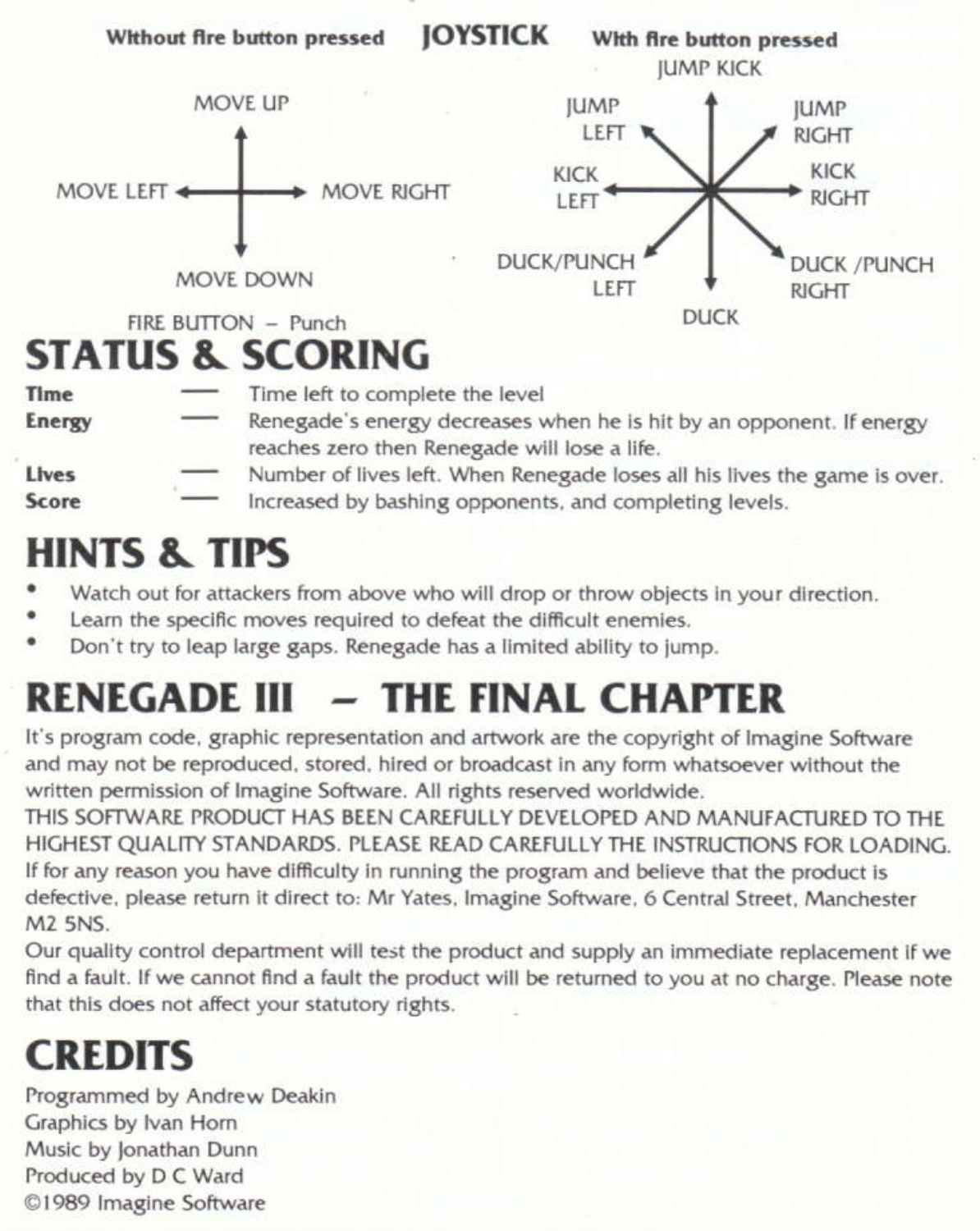# **RENEGADE III LE JEU**

Vous revoilà dans le rôle palpitant de "Renegade", le héros des arts martiaux, prêt à délivrer votre petite amie retenue prisonnière par des forces du futur.

Dans une dernière tentative pour déjouer vos projets, les ravisseurs font remonter le temps à leur otage et la ramène à l'époque de l'homme préhistorique et au pays des dinosaures. A vous de traverser le temps ... L'Egypte ancienne et les morts-vivants, les chevaliers du Moven-Age et les dragons qui complotent tous votre perte.

Voyager à travers le temps représente une mission hasardeuse au cours de laquelle il vous faudra vous battre contre les habitants de chaque époque qui sauront tirer profit de leurs armes mais prenez garde ... Attardez-vous trop long temps et risquez de tomber à jamais dans les oubliettes de l'histoire.

"Renegade" doit maintenant entreprendre sa tâche la plus difficile et se battre contre des adversaires dont il n'avait jamais entendu parler et dans des lieux qui n'existaient que dans ses lectures ... ou dans ses rêves - retrouvez-le à vos risques et périls!

# **CHARGEMENT**

## **CASSETTE**

Placez la cassette rembobinée dans le magnétophone, tapez RUN' et appuyez ensuite sur la touche ENTER. Suivez les instructions à mesure qu'elles apparaissent sur l'écran. Si votre équipement comprend un lecteur de disquette, tapez TAPE puis appuyez sur la touche ENTER. Ensuite tapez RUN" puis appuyez sur la touche ENTER.

(On obtient le symbole en maintenant la touche shift et en appuyant sur la touche@).

## **NOTE**

Ce jeu se charge en plusieurs parties, quand vous avez fini votre niveau suivez les instructions à l'écran pour le chargement de la partie suivante.

#### **DISQUETTE - CPC 464**

Placez la disquette du programme dans le lecteur, face A vers le haut. Tapez DISC et appuyez sur ENTER afin de vous assurer que la machine peut avoir accès au lecteur. Maintenant tapez RUN" DISC et appuyez sur ENTER, le jeu se chargera automatiquement.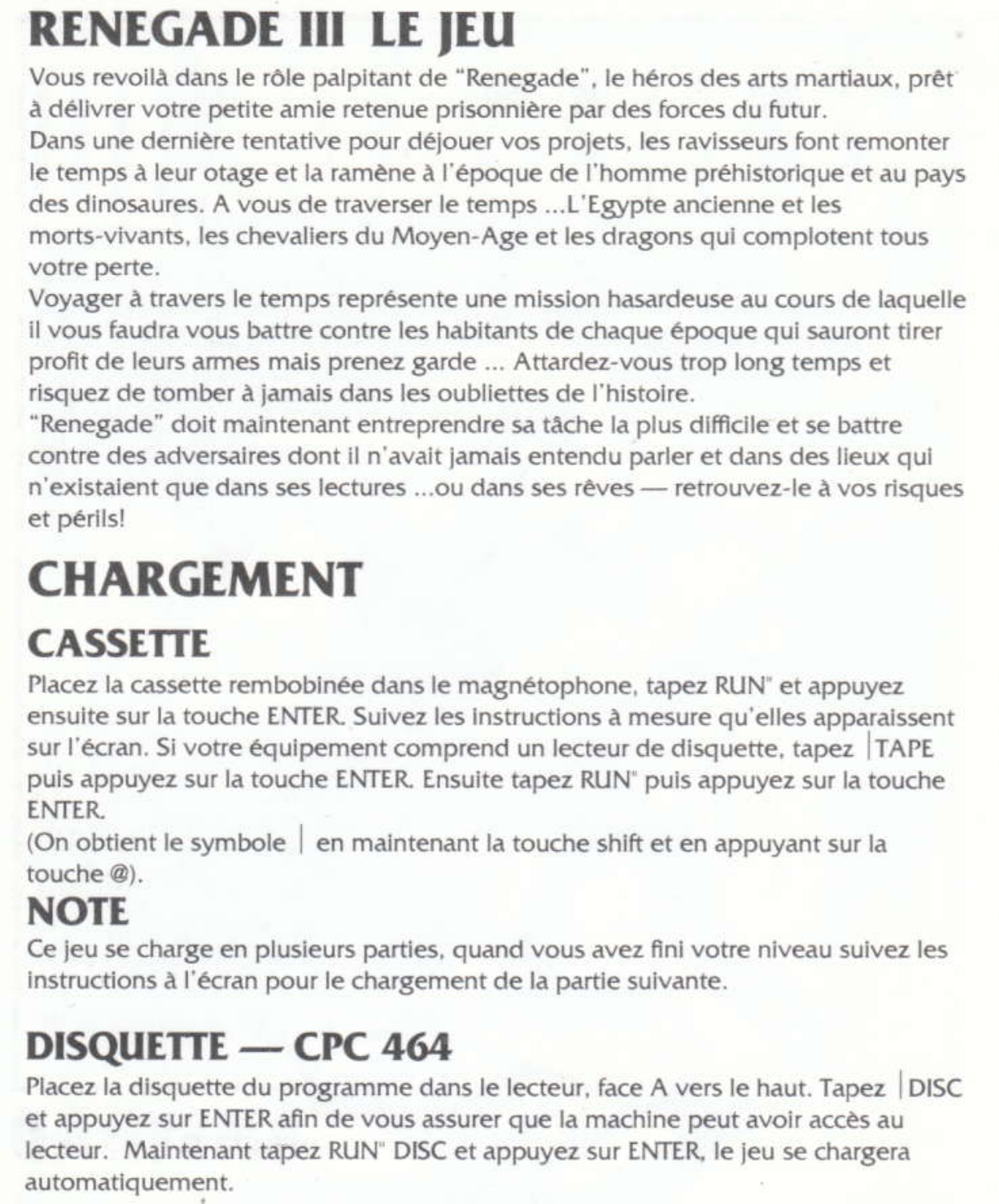#### **DISQUETTE - CPC 464**

Placez la disquette du programme dans le lecteur, face A vers le haut. Tapez DISC et appuyez sur ENTER afin de vous assurer que la machine peut avoir accès au lecteur. Maintenant tapez RUN" DISC et appuyez sur ENTER, le jeu se chargera automatiquement.

#### DISQUETTE - CPC 664 ET 6128

Placez la disquette du programme dans le lecteur, face A vers le haut. Tapez DISC et appuyez sur RETURN afin de vous assurer que la machine peut avoir accès au lecteur. Maintenant tapez RUN'DISC et appuyez sur RETURN, le jeu se chargera automatiquement.

## **COMMANDES**

| $CLAVIER -$       |                          | Peut être redefini   |
|-------------------|--------------------------|----------------------|
| Touches au depart |                          |                      |
| <b>HAUT</b>       | $\overline{\phantom{a}}$ |                      |
| <b>BAS</b>        | $- A$                    |                      |
| <b>GAUCHE</b>     | $-$ 0                    |                      |
| <b>DROITE</b>     | $-$ P                    |                      |
| <b>FEU</b>        |                          | - BARRE D'ESPACEMENT |

#### **LEVIER**

Sans appuyer sur le bouton feu





#### En appuyant sur le bouton feu

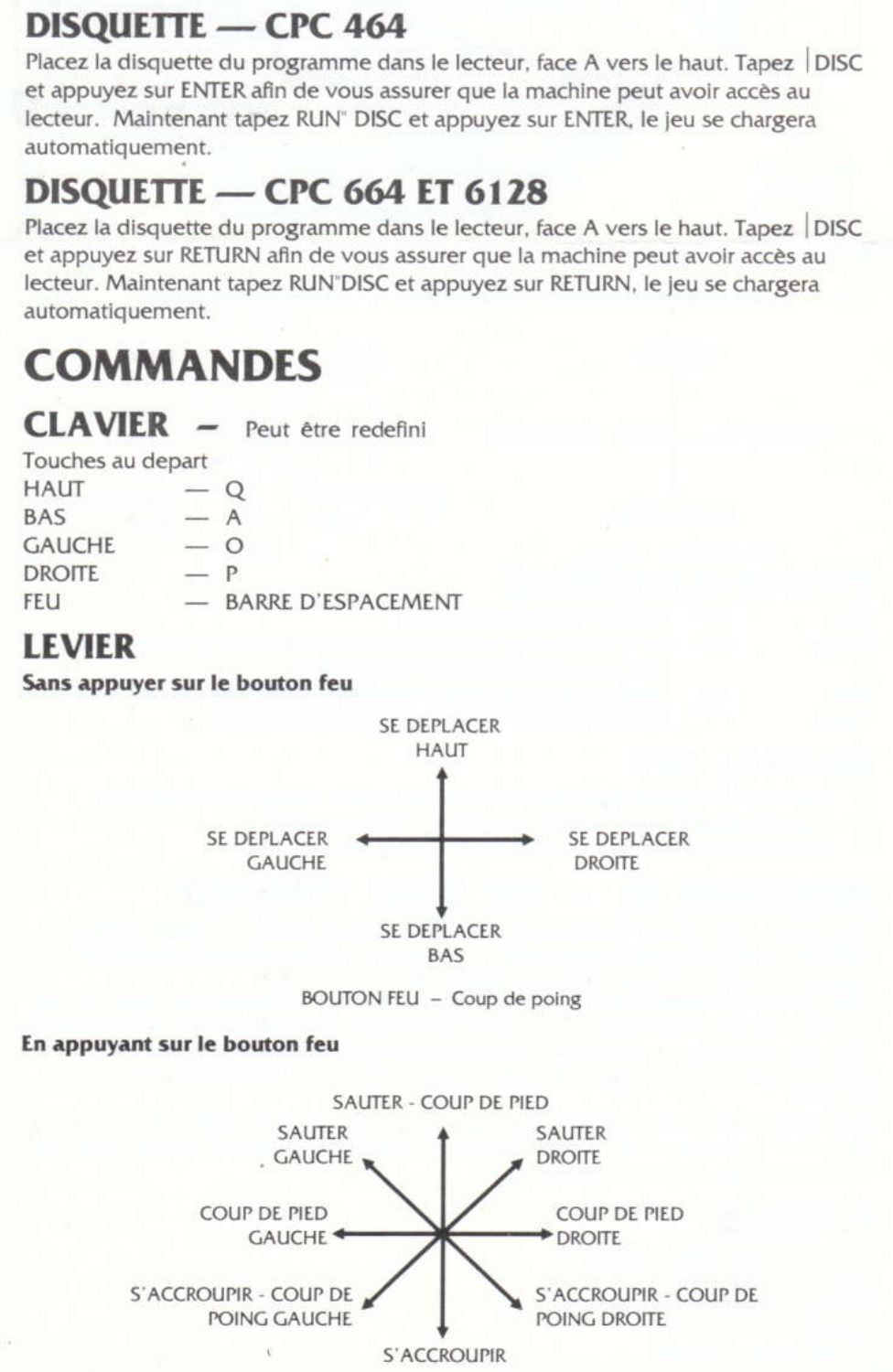# **STATUT ET SCORING**

**Temps** Temps restant pour achever le niveau.

- **Energie** L'énergie de "Renegade" diminue quand un adversaire le frappe. Si l'énergie tombe à zéro, "renegade" perdra alors une vie
- **Vies** Nombre de vies qui restent. Quand "Renegade" a perdu toutes ses vies, le jeu est alors terminé.
- Score Augmente en frappant les adversaires et en achevant des niveaux

# **CONSEILS UTILES**

- Attention aux attaquants se trouvant au-dessus de vous: ils feront tomber ou jetteront des objets dans votre direction.
- Apprenez les mouvements spécifiques requis pour vaincre les ennemis récalcitrants
- $\bullet$ N'essavez pas de sauter au-dessus des trous important. Renegade a des possibilités de saut limités.

# **RENEGADE III - LE DERNIER CHAPITRE**

Son programme, sa représentation graphique et la création artistique sont la propriété de Imagine Software et ils ne peuvent être reproduits, stockés, loués ou diffusés sous quelque forme que ce soit sans la permission écrite de Imagine Software. Tous droits réservés dans le monde entier.

# **GENERIQUE**

Programme de Andrew Deakin Graphique de Ivan Horn Musique de Ionathan Dunn Produit par D C Ward ©1989 Imagine Software.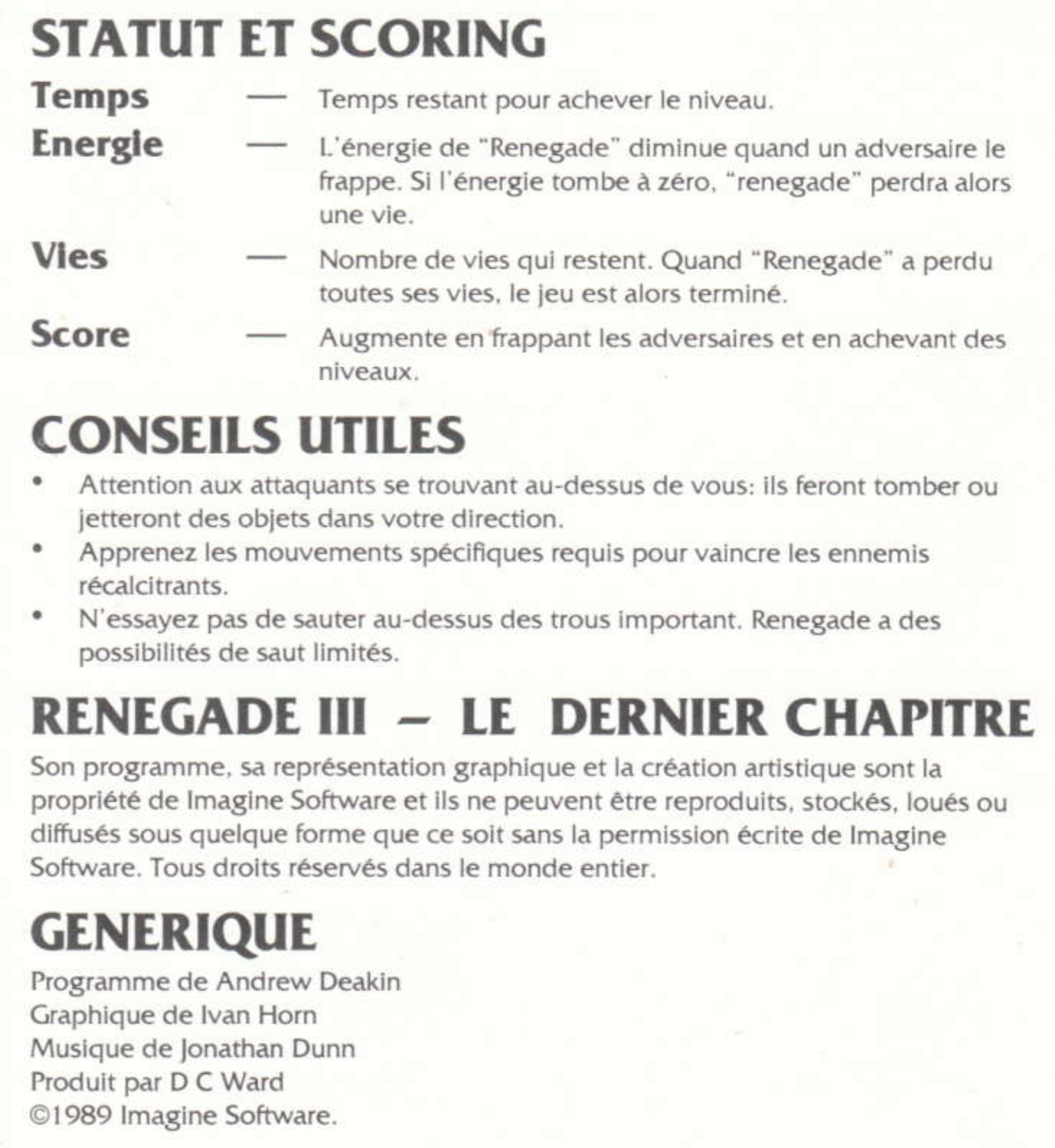**ATTENTION, UTILISATEURS D'AMSTRAD**<br>Les instructions de commande du clavier pour ce jeu sont destinées aux touches du clavier 'QWERTY'. Si l'Amstrad que vous possédez est du type 'AZERTY', les touches à utiliser seront celles situées de la même facon que les touches du clavier 'QWERTY'. (Voir diagramme ci-dessous).

 $\frac{N}{q}$  $\frac{5}{4}$ E ¦÷ ř4  $f<sub>5</sub>$  $f6$  $\overline{D}$ G  $\mathbf{H}$  $\kappa$  $\mathfrak l$ RETURN  $f1$  $f2$  $f3$  $N$   $M$   $\leq$   $\geq$  $\sqrt{ }$  $\,$  B  $f$ O  $\ddagger$  $\mathbb{C}$  $\ddot{\phantom{a}}$ civit. **LIGTER** 

**OWERTY** 

**AZERTY** 



#### **EXEMPLE**

Si les instructions données sont 'Q - Haut', la touche correspondante sur 'AZERTY' sera 'A'.